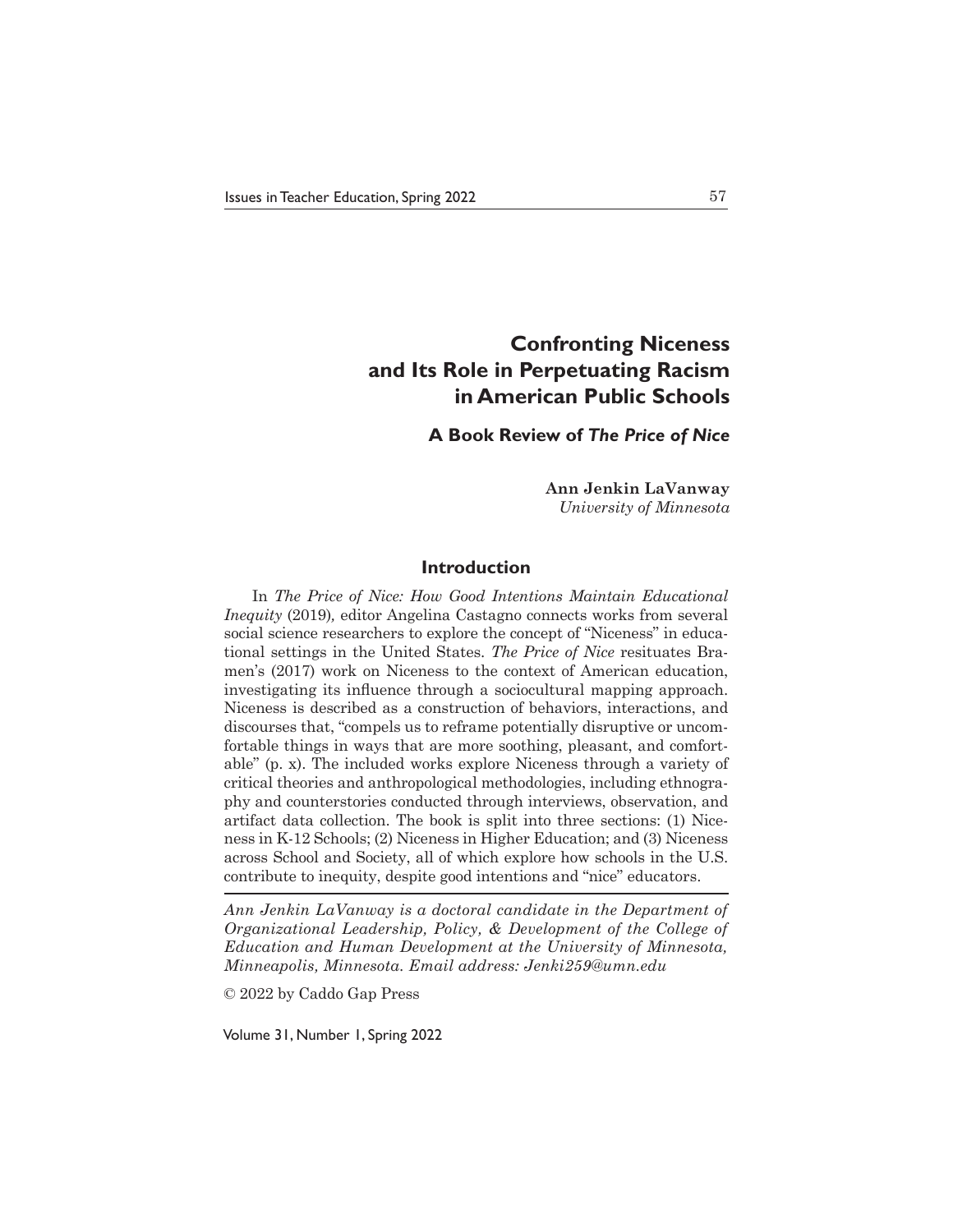Castagno explains that "nice" people are those who avoid conflict and uncomfortable or upsetting situations by avoiding challenging conversations, like those about race, altogether. *The Price of Nice* uses the construct of Niceness to interrogate the on-going racial inequities that are facilitated and reproduced in schools rooted in good intentions tied to, "silence, passivity, denial, and avoidance" (p. xiii). Castsagno refers to Niceness as an emerging body of scholarship, rooted in Critical Race Theory and its many related theories that reflect culturally specific knowledge and experiences. Castagno writes that, "Niceness is most important because of its relational elements and, especially its material consequences", referring to the well-recognized and deep-rooted racism that undergirds U.S. public schools and the foundation of our teaching force (p. xi).

As a whole, *The Price of Nice* aims to re-situate the conversation on the role of Niceness and its profound impact on the world of American education through fifteen excerpts of anthropological research in education. The analysis that follows will explore Castagno's framework of Niceness and the works included in *The Price of Nice*. Articles from each section will be analyzed in order to provide adequate representation of the book as a whole. *The Price of Nice* will be explored in depth to demonstrate both its strengths as well as its limitations in defining, exemplifying, and extending the concept of Niceness and its implications for education. *The Price of Nice* demonstrates a strong use of anthropological theory and methodology, provides rigorous qualitative research examples, and highlights the perspectives of a variety of authors. However, this book falls short in sharing concrete, actionable solutions for confronting Niceness in and around schools for educational researchers, practitioners, and students alike.

#### **Academic Response**

Castagno's collaboration explores many anthropological theories and perspectives throughout *The Price of Nice.* Though written by various authors, each utilizes anthropological methodology and explores the role of cultural assumptions, attitudes, and behaviors that create and maintain Niceness within and surrounding schools. The themes of power, capital, and implicit messaging can be seen throughout the book and have been applied to educational contexts to examine how Niceness is created and upheld in education.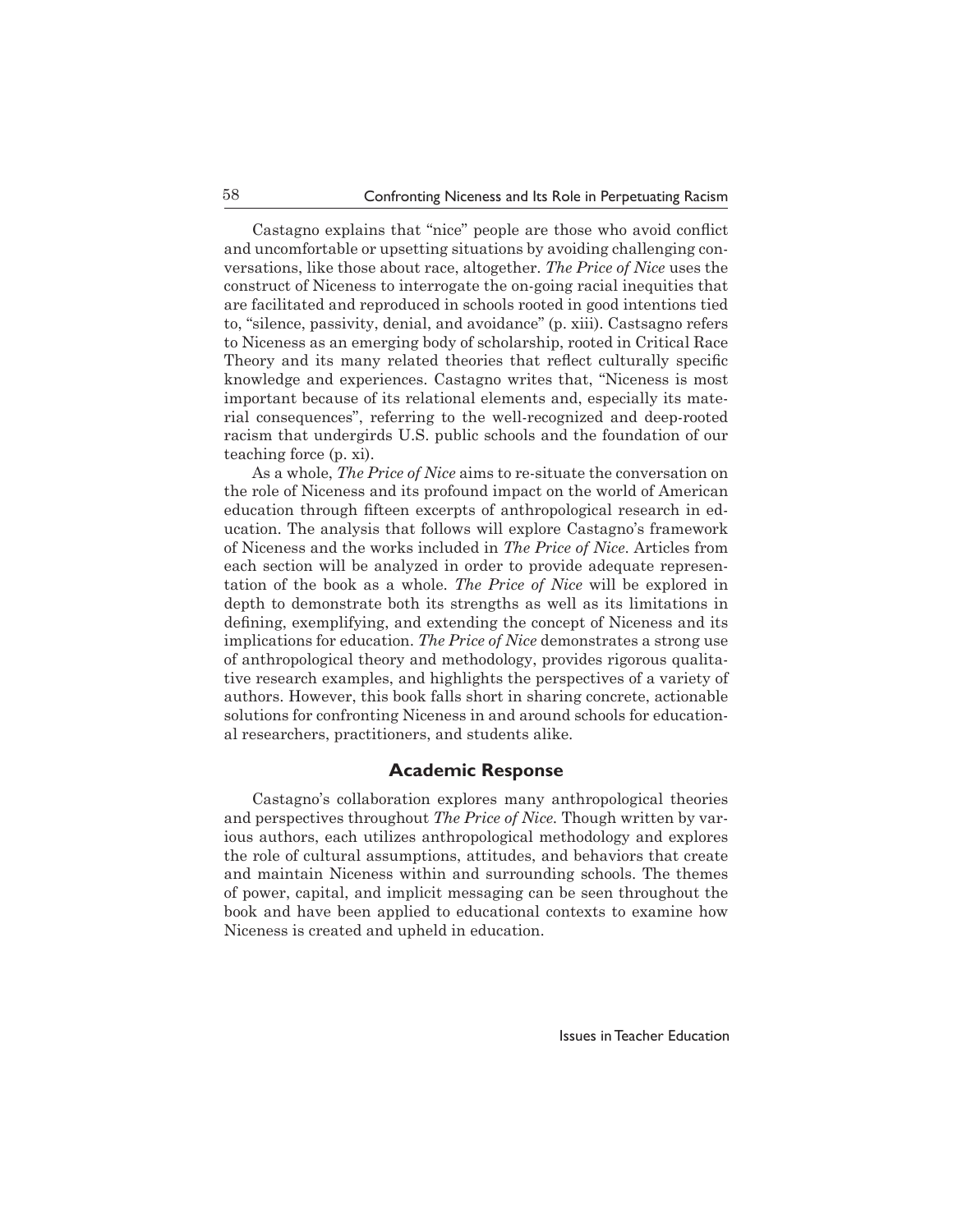## **Power & Social Control**

In order to first understand Niceness, authors of *The Price of Nice*  demonstrate that power and control must be formally acknowledged. By centering Critical Race Theory (CRT) and its sub-theories, such as Tribal Critical Race Theory and Latino Critical Race Theory, *The Price of Nice* examines the role of power associated with race in America and its consequences, for both individuals and society. Power and social control are highlighted in *The Price of Nice* within schooling contexts in K-12 and higher education, as well as in broader community spaces that center education, in ways that apply the sociocultural work of Foucault and Bourdieu.

#### *Niceness as Punishment*

Foucault's work, for example *Truth and Power, Discipline and Punish, and The History of Sexuality*, explains power through practices of repression and social control. Though many consider punishment to be characterized by imprisonment or physical violence, Foucault extends this notion to larger societal patterns. They argue that "the systems of punishment are to be situated in a certain 'political economy' of the body: even if they do not make use of violent or bloody punishment […] it is always the body that is at issue- the body and its forces" (1984, p. 195). Though initially written about prisons, punishment can be observed in any and all iterations of Niceness—which maintains power through rewarding whiteness and upholds white supremacy. *Being Nice to the Elephant in the (Class)Room: Whiteness in New Latino Diaspora Nebraska,* interrogates the false belief that racism is atypical in America. Author Jessica Sierk explains that, "Niceness, and individual attribute, feeds into the idea that racism is abnormal when, in reality, racism is perpetuated systemically, institutionally, culturally, and societally" (p. 37). This selection explains that Niceness takes two main forms in American classrooms: (1) intentional, individual Niceness, and (2) uncritical, silent Niceness. In their ethnographic study of Latinx students in a new diaspora, Sierk found that Niceness worked under the guise of politeness, tolerance, and in the name of simply "getting along". This colorblind approach resulted in avoidance of conversations about race and recognizing the importance of race for student experiences, both personal and educational. Though not necessarily in a physical way, Niceness in American schools punishes those who do not comply to the norms of whiteness that Niceness reinforces, ultimately limiting their power in educational spaces like K-12 public schools.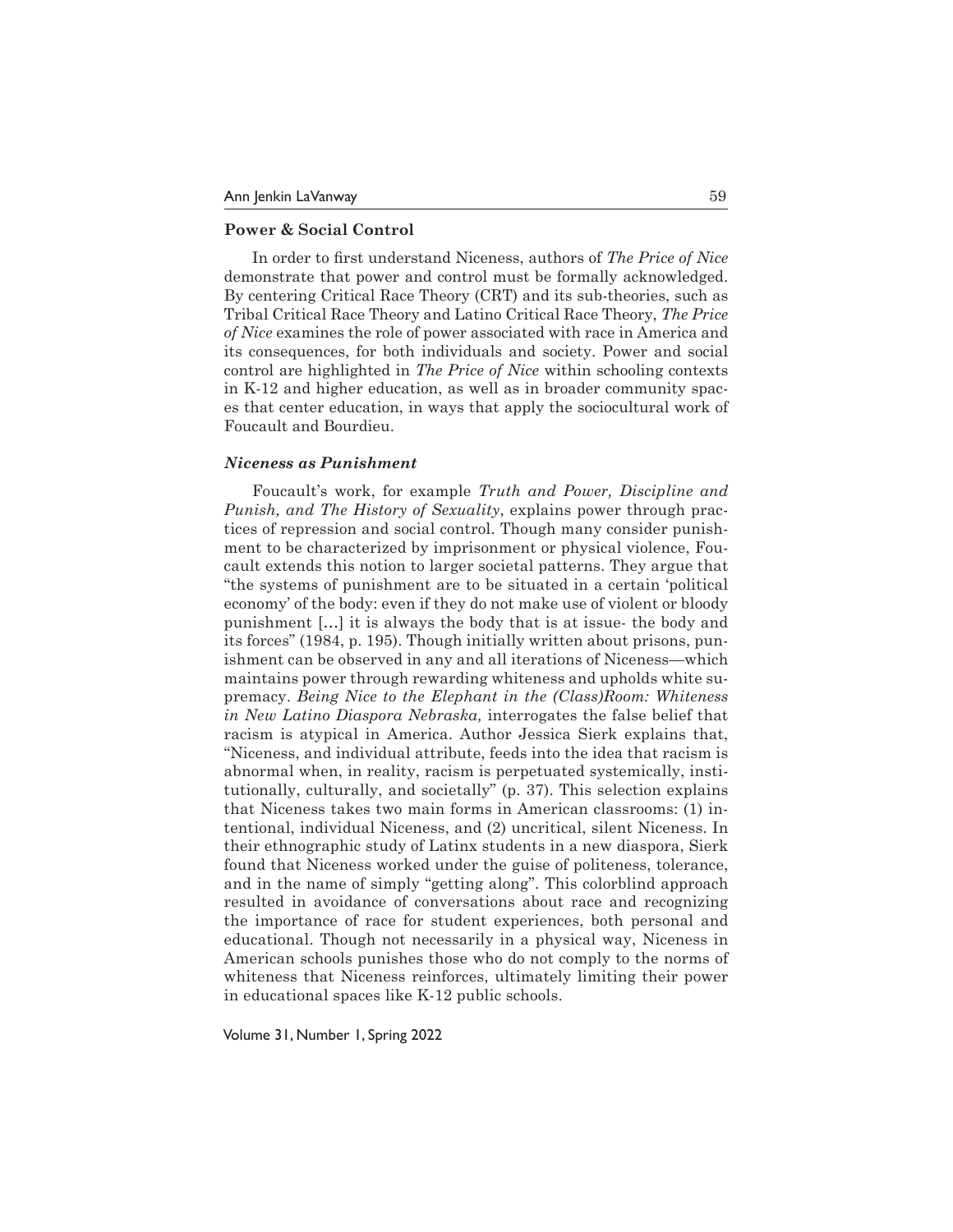## *Censorship & Silence*

Foucault's theory of the panopticon can also be applied to the experiences of Students of Color (SOC) and self-censorship. The panopticon refers to a sense of surveillance that is upheld by a power source that is not tied to a single individual, but rather to an unspoken system of control that upholds itself. Foucault describes the impact of the panopticon: "what was at issue was not whether the prison environment was too harsh or too aseptic, too primitive or too efficient, but its very materiality as an instrument and vector of power" (1984, p. 178). Though Foucault referred to the use of panopticon in prisons, the expansion of this idea to educational spaces is well demonstrated throughout *The Price of Nice*. In *The Self-Contained Scholar: The Racialized Burdens of Being Nice in Higher Education* authors Ben, Poleviyuma, Chin, Richmond, Tom, and Abuwandi personifiy the experiences of Students of Color at predominantly white institutions (PWI) through story sharing circles that have been interwoven into one representative narrative (Ben et al., 2019). The work illustrates the feelings of being forced to "perform Niceness" (2019, p. 145) by SOC in order to strategically navigate their educational environments by and censoring their own words and actions. The authors point out that Niceness in education is pervasive and that it reinforces white supremacy as it "coerces SOC to silence or restrain themselves for the sake of propriety and self-preservation" (p. 146). The archetype of the censored SOC, Lily, depicts the experience of having to second guess herself and remain silent about race in spaces including her classrooms, campus community, and even in her own academic work. Lily's character powerfully illustrates the negative implications Niceness can have on education experiences, including feeling that, "…it wasn't safe to say anything. Not there" (p. 152) and that she wanted to go back to "a place that did not make her prove herself" (p. 153). *The Self-Contained Scholar* reimagines Foucault's panopticon and its socially imposed surveillance through Lily's narrative of the undergraduate experience of many SOC, illustrating the divide among good intentions and the impact of social surveillance that Niceness can elicit.

#### *Modes of Domination*

Bourdieu's concept of Modes of Domination from *Outline of a Theory of Practice* (1977) is also relevant when exploring the power dynamics that undergird and uphold Niceness in public schools. In this work, Bourdieu discusses Modes of Domination, in which one gains and maintains power over another by creating a debt. These Modes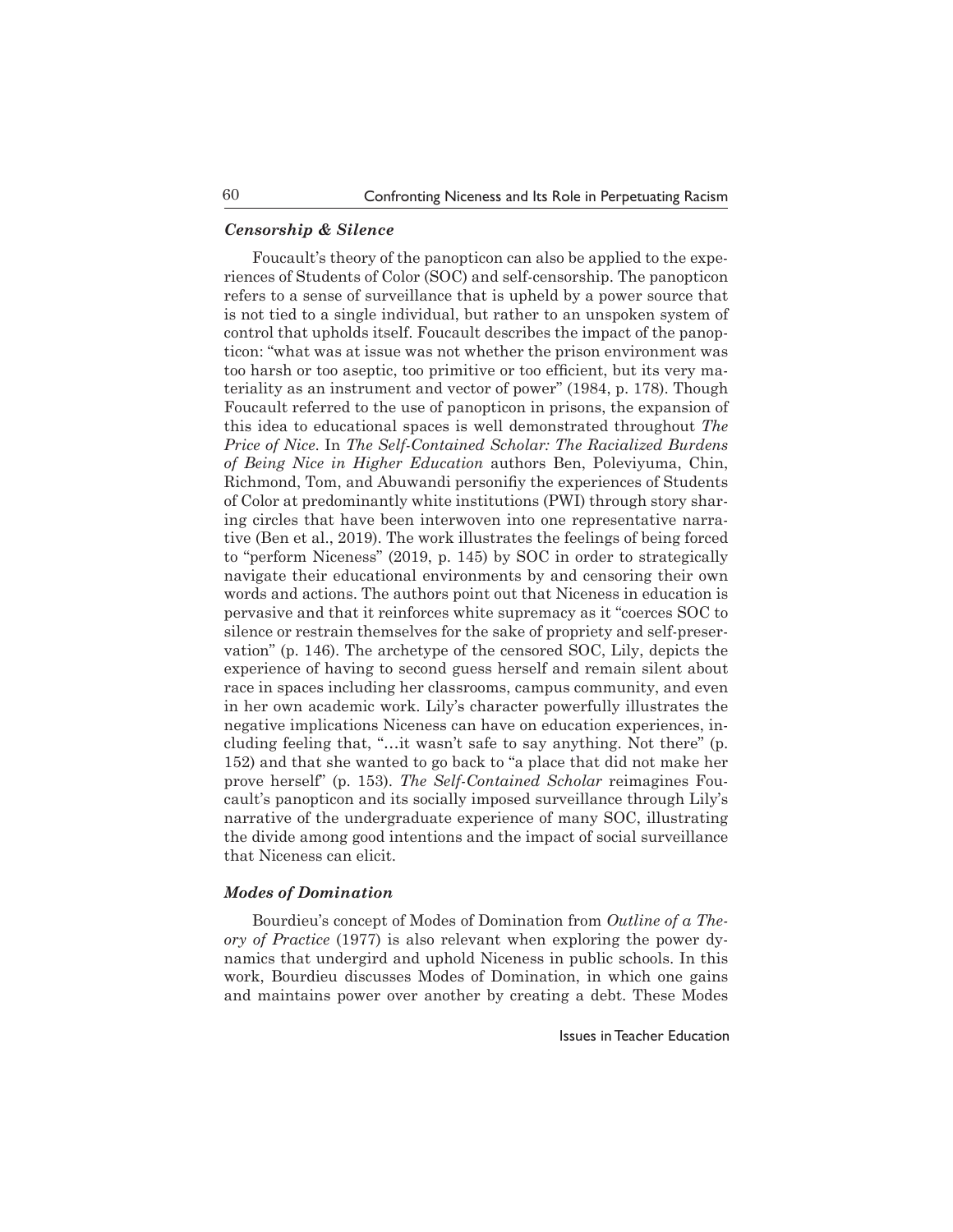of Domination require buy-in from members of a group to function; in the case of education, students and educators. Bourdieu asserts that this type of domination "cannot succeed without the complicity of the whole group" which is precisely what happens under the guise of Niceness (p. 195). In *The Price of Nice,* modes of domination can be seen in Smolarek and Martinez Negrette's research entitled *"It's Better Now": How Midwest Niceness Shapes Social Justice Education*. Researchers explored the practices of white fragility that undergird much of the silence, and avoidance in the name of politeness that characterize "Midwest Niceness." Authors Smolarek and Martinez Negrette explain Midwest Niceness: "humility permeates everything […] the restraint from speaking ill of others, even if others should probably be ill-spoken of" which limits honesty and encourages color muteness in the name of being polite (Tatum, 2017, p. 220). Authors assert that acts of Midwest Niceness legitimize the status quo, upholding the existing modes of domination that reinforce whiteness. The work explores the role of Midwest Niceness in teachers' attitudes and abilities to discuss race and inequality via professional development workshops and follow-up interviews. Their findings include response patterns such as viewing the professional development as "an eye opening experience", white ignorance, avoidance, emotional processing and white hesitancy, and worries about "appropriateness" of racial conversations and classroom content. While perhaps unintentional, these practices of Midwest Niceness maintain the racial status quo developed by whiteness and illustrate Bourdieu's theory of modes of domination that create and reaffirm power through a majority white teaching force, reinforcing Midwest Niceness and good intentions in place of honesty and disrupting harmful discourse about race.

#### **Capital & Recognition**

The on-going value of culturally specific knowledge is highlighted throughout *The Price of Nice,* such as the cultural practices, acknowledged histories, and language that upholds whiteness. An echo of Delpit's (2006) concept of the Culture of Power, this anthology examines the types of capital that are valued in classrooms and the "rules" for participating in educational settings. Delpit asserts that the codes or rules for participating as defined by the group in power and favor the cultural background of teachers and students who know the "rules". When explored through anthropology, these assessments of knowledge as they pertain to whiteness and Niceness can be understood through the work of Bourdieu (1977), and Brayboy and Maughan (2009). To-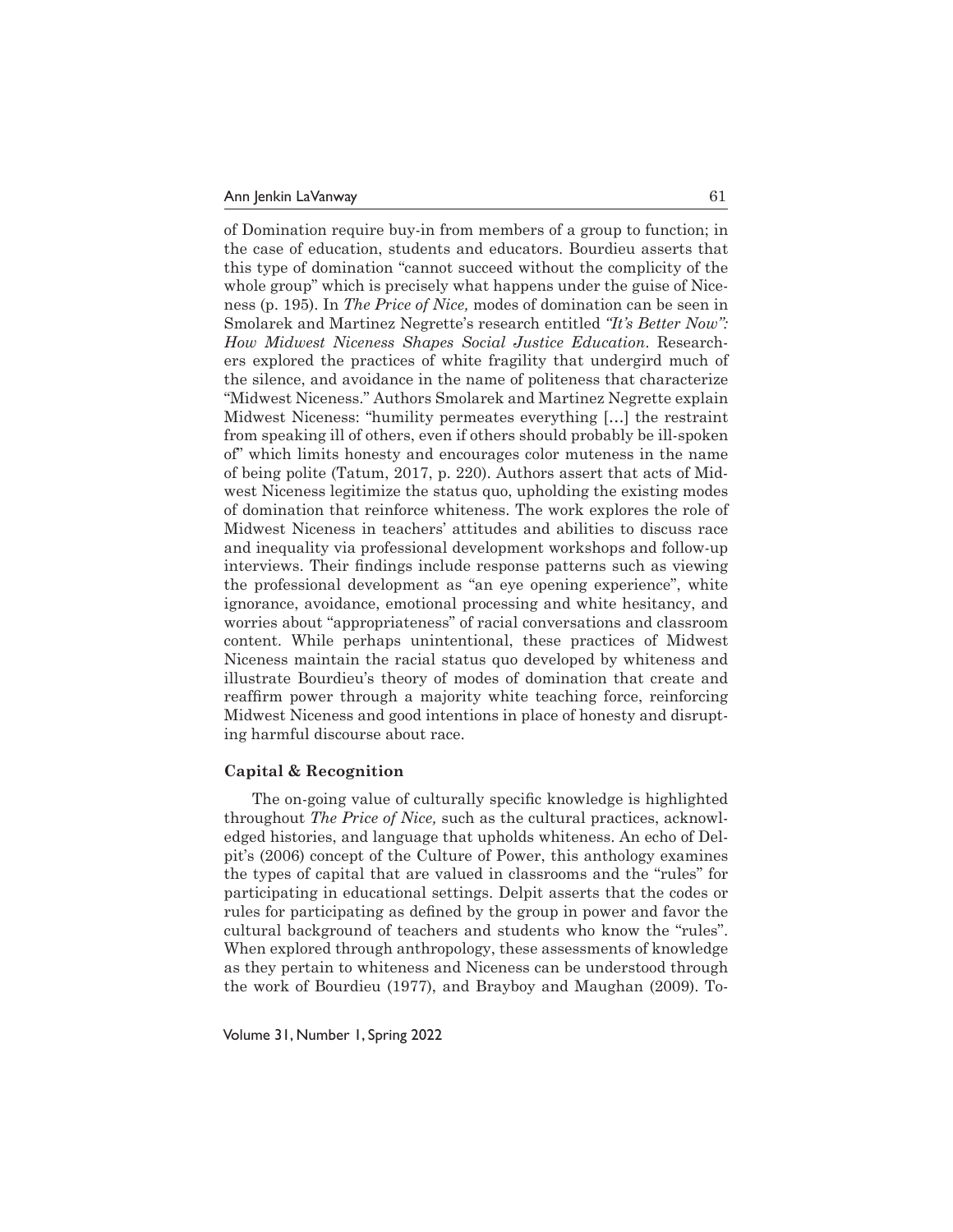gether, these works explore the question of *what* knowledge is valued in schools and in society, as well *to whom* that knowledge belongs.

#### *Symbolic Capital*

As proposed by Bourdieu, capital in its many forms explains transactions of the social world. In *Outline of a Theory of Practice*, Bourdieu (1977) introduces the theory of symbolic capital which explains the resources available to an individual on the basis of honor, prestige, or recognition. Bourdieu asserts that symbolic capital is rooted in perception and recognition from others within a community or culture, determining the value of symbolic capital in reference to its context. In fact, Bourdieu argues that symbolic capital is "the most valuable form of accumulation in a society" (p. 179). Symbolic capitol connects to Anyon's (1981) *Social Class and School Knowledge* as well, reframing assertions about class to include race. Anyon asserts that a student's social class significantly influences the types of educational knowledge to which they have exposure and access, which can be extended to race as well. Niceness has both implicitly and explicitly impacted the ways in which one's background determines how they are able to navigate their educational environment. *The Price of Nice* illustrates how symbolic capital exists in schools and the position of education in reinforcing symbolic capital on a societal level.

An example of symbolic capital seen in *The Price of Nice* is Lazdowski's work, *Community Resistance to In-School Inequalities.*  This excerpt explores the role that white privilege plays in creating and upholding racist education policy that is "well-intentioned", but "reifies Whiteness and sustains racial inequities" through race-neutral approaches (p. 185). The author explores racial literacy and its impact in how communities discuss (or refuse to discuss) racial issues that occur. Lazdowski draws on the words of Horseford (2011) to define racial literacy as, "the ability to understand what race is, why it is, and how it is used to reproduce inequality and oppression" (p. 187). They go on to say that racial literacy emphasizes the role of individual agency in confronting racism, illustrating the role of the individual within a larger system.

As seen in Lazdowski's work, racial literacy and symbolic policy play accompanying roles in upholding whiteness in spaces like the suburban school district. The school board meetings described demonstrate clear power structures, both explicit and implicit, that value symbolic capital. The limitations of public comment at the hands of the white male president illustrates the symbolic power of their role in determining how,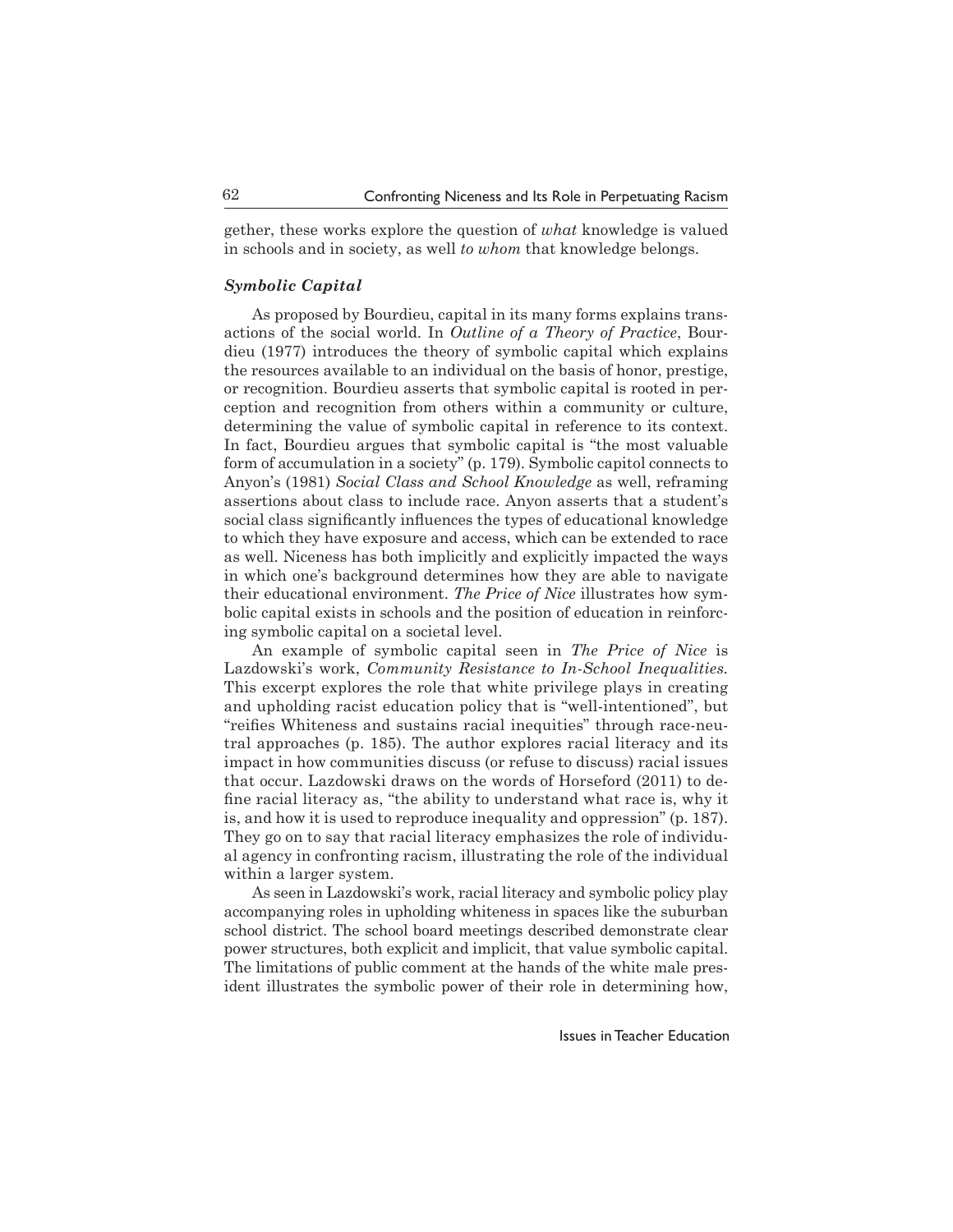when, and why race is discussed in the school board meeting, dictating who gets to speak and how much time they have to do so.

This is further exemplified by Janet, a white female constituent whose comments are, "drenched in whiteness" (Lazdowski, 2019, p. 192) and pleas to simply move on past racist acts. The use of symbolic power is also illustrated by Erin, a racially literate white, female constituent who questions the Niceness presented in the school board meeting. Erin not only condemns the racist acts that occurred, they she also insists that the school board consider who is benefitting from white privilege and who the schools are truly serving. This is reaffirmed by People of Color in the community who voice that "White people always ask us for proof" (Lazdowski, 2019, p. 195), highlighting the "best intentions" and Niceness of many of the white individuals who hold educational power including parents, teachers, and the school board president. The recognition of these white community members over the experiences of community members who are People of Color demonstrates the presence of symbolic policy that upholds Niceness and the racial status quo as a result, making the need for racial literacy all the more important.

#### *Indigenous Ways of Knowing*

The importance of recognition is echoed by the work of Brayboy and Maughan (2009) in *Indigenous Knowledges and the Story of the Bean*, which questions the ubiquity of Western epistemologies and recenters indigenous ways of knowing as valued knowledge. The authors explain that: "Indigenous Knowledges are rooted in the lived experiences of peoples; these experiences highlight the philosophies, beliefs, values, and educational processes of entire communities" (p. 2). Brayboy and Maughan go on to describe the way indigenous knowledge exemplifies cumulative experiences, knowledge, and processes that influence how individuals engaged with others and the world around them in meaningful ways.

Education derived from experience is often devalued in the ivory tower of academia, despite its importance to indigenous knowledge and potential for meaningful learning. This was clearly expressed by *Performative Niceness and Student Erasure: Historical Implications* by Nicholas Bustamante and Jessica Solyom (2019). This work explores the experiences of Latinx students in law programs through *testimonios,* where individuals shared their experiences as law students. The authors analyzed the work through Latino Critical Race Theory (Lat-Crit) and demonstrate that not all knowledge, and therefore not all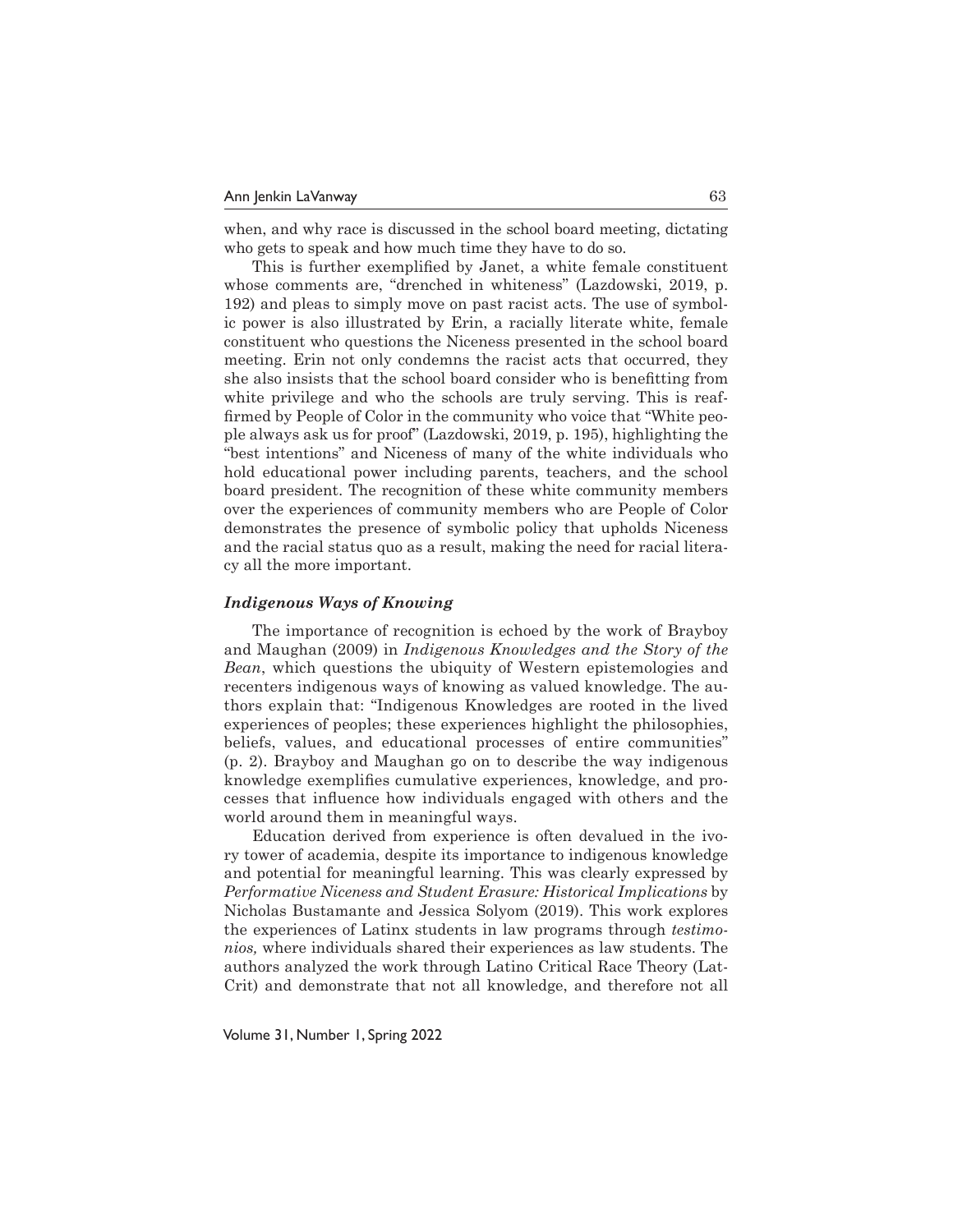knowledge makers, are viewed equally in legal education. Scholars who use LatCrit and similar theories place a value on indigenous ways of knowing and experiential knowledge, focusing on what they refer to as "voice scholarship" which examines counterstories as a way to push against master narratives. Bustamante and Solyom look at the way affirmative action is intended to diversify the world of higher education, as well as the arguments against it, including colorblindness and beliefs in reverse racism. They demonstrate that race-conscious admission policies are an on-going conversation, but what often gets left out is the benefit of differing perspective. They elaborate:

Absent from this focus are the perspectives and experiences of students of color whose inclusion and capacity to produce diversity of thought within the classroom is the very purpose race-conscious factors exist in admissions policies. The intended outcome- diversity of thought, present in diverse classrooms […] is not addressed. (p. 169)

Citing Foucault's work on power, the authors explain that education and knowledge production itself is rooted in power. The authors conclude with a clear message: "crucial to a disruption of power is decentering who are considered producers of knowledge, highlighting the experiences of racialized persons, and recognizing those latter accounts as legitimate sources of knowledge" (p. 171). Akin to the way Brayboy and Maughan discuss indigenous ways of knowing and Bourdieu conceptualizes symbolic capital, *The Price of Nice* scrutinizes Niceness and knowledge in education including what knowledge is considered valuable, as well as whose knowledge is deemed significant.

#### **Implicit Cultural Messaging**

Throughout *The Price of Nice*, the presence of hidden and implicit messages and their role in upholding the racial status quo are explored. As demonstrated by power and capital, education at all levels is rife with subliminal messaging, which reinforces certain values, practices, and knowledge over others. The writings of Cornbleth, Pollock, and Lareau can be utilized to frame the anthropology of Niceness by examining the use of tacit values and language in education.

#### *Hidden Curriculum*

Cornbleth (2003) uses the term *hidden curriculum* to refer to the implicit messaging that occurs in schools. Hidden Curriculum discusses the ways in which implicit messages act as a form of cultural transmission through attitudes, beliefs, words, and actions. These are rein-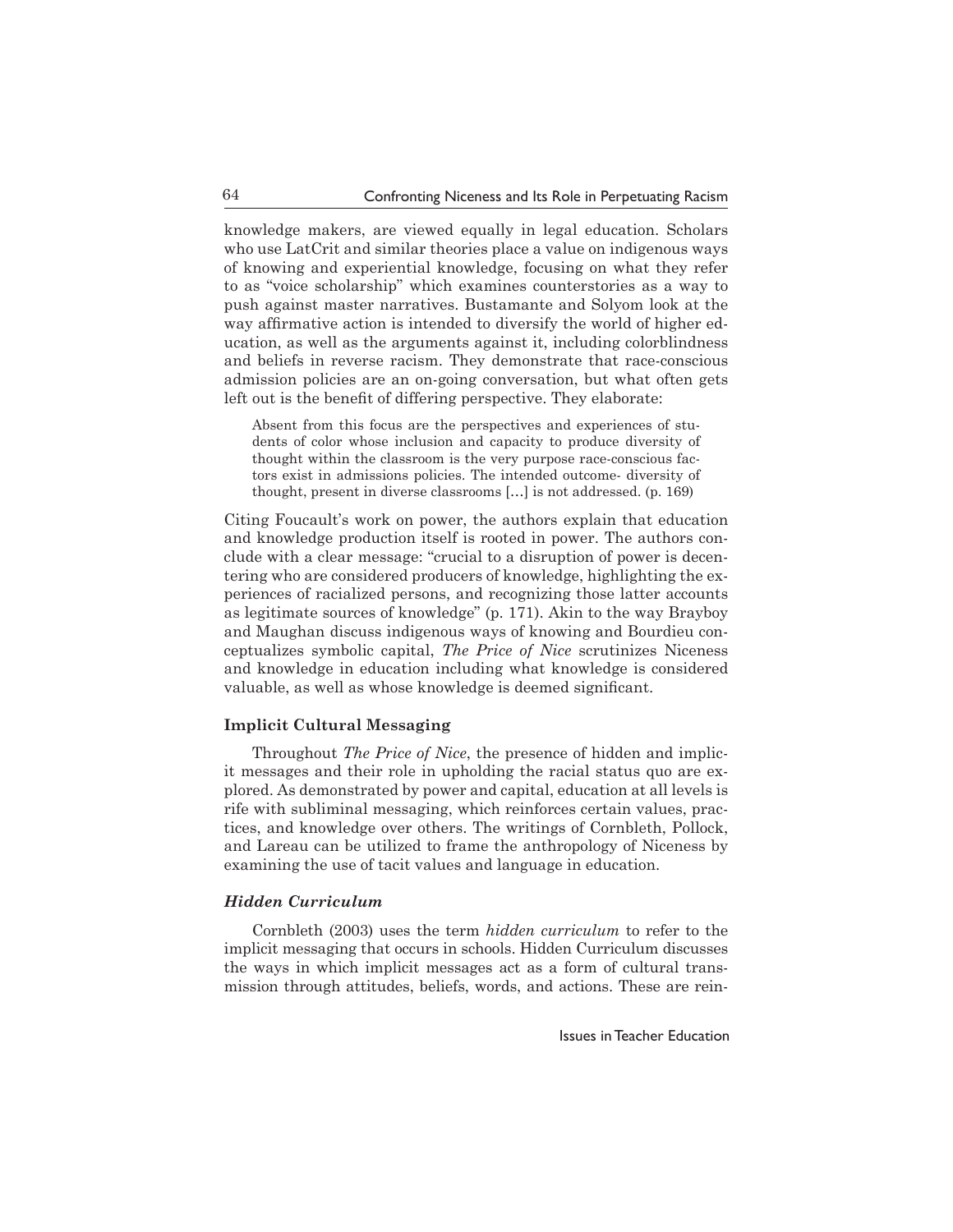forced through school practices like school building layout, curriculum decisions, and the implementation of school policies. Though the nature of the hidden curriculum is unspoken, it has the potential to meaningful influence the way classrooms, schools, and whole communities utilize these unwritten expectations. Niceness as described by *The Price of Nice* is "most important because of its relational elements and, especially its material consequences" (p. xi). A form of hidden curriculum, Niceness upholds the implied, often unnoticed, practices of education that develop tangible implications for teachers and students alike.

The hidden curriculum was initially tied to the implicit teachings of classrooms, which can be extended to the understanding of Niceness more holistically. The role of a hidden curriculum can be applied to the on-going messaging of whiteness and its role in how Niceness manifests in terms of avoidance, colorblindness, and politeness in American schools. *The Price of Nice* examines an important extension of the hidden curriculum by studying the experiences of both educators and students. The article entitled *Nice Work: Young White Women, Near Enemies, and Teaching Inside the Magic Circle* questions the way teacher education programs and many of their "Nice White Girl" students uphold Niceness during their teacher training and into their teaching careers. Examining the intersection of whiteness and femininity, Campbell Galman (2019) highlighs the influence of popular media portrayals of teachers and the influence this has on teacher identity. They demonstrate that the archetype of teachers in movies and television are typically that of nice white girls who emphasize loving children, rather than advocating for them. Campell Galman found that to teacher education students, "being a good teacher meant being nice" which is exemplified by iterations of Niceness including (1) performing the work of love, and (2) maintaining the appearance of nice (p. 74). These forms of hidden curriculum allow teacher candidates to distance themselves from the politics of teaching and acknowledging their own privilege, as well as maintaining a non-confrontational, pretty appearance. This contribution demonstrates that "nice remains the near enemy of good", which demonstrated the disconnect between what students need and the Niceness that teachers are expecting of themselves and others.

#### *"Nice" Word Choice*

Lareau's work *Unequal Childhoods: Class, Race, and Family Life* (2003) is also reflected in the use of implicit messaging throughout *The Price of Nice.* This famous study on the differences among class differences in parenting proposed the dichotomy of concerted cultivation,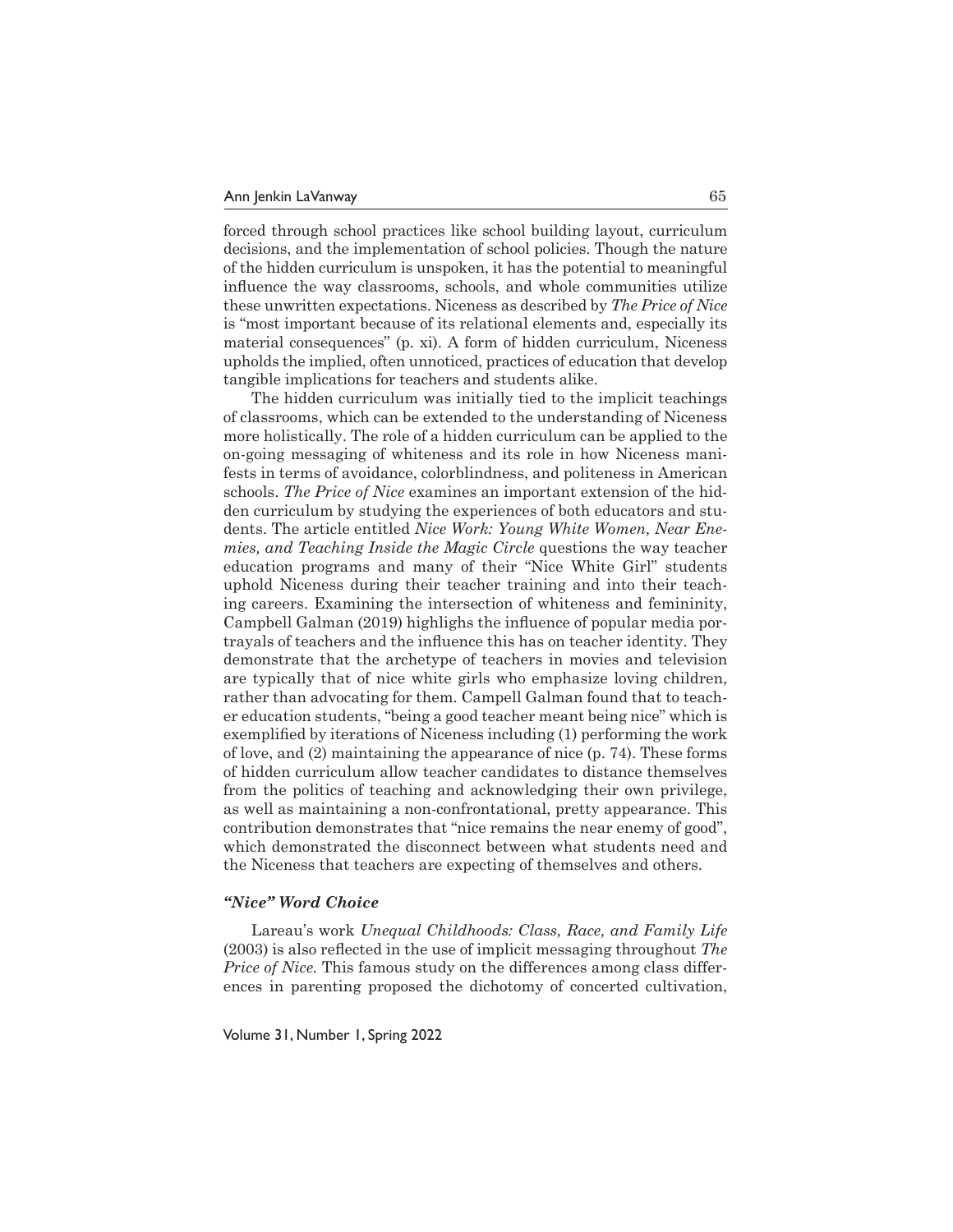found to be associated with affluent families and natural growth, a philosophy utilized by families from lower socioeconomic backgrounds. Though Lareau focuses on class, their work can be applied in understanding the messaging around race in American public schools through Niceness. Pollock expands the idea of implicit messaging to the way in which educators talk about and talk to young people. *Schooltalk: Rethinking what we say about and to students every day*  (2017) prompts educators to assess the use of language through an anthropological lens, mirroring the impact of the hidden curriculum discussed by Cornbleth. Pollock asserts that "[w]hat folks say about young people has consequences for them. But school-talk has another common problem: what we *fail* to say" (p. 5). According to Pollock, both the explicit and the implicit language used by educators influence the culture and climate of schools and how students are (and are not) viewed within them.

Unspoken words are highlighted throughout the work of Lareau, Pollock, and Castagno, homing in on the importance of what goes unsaid or untaught in schools as an example of the type of tacit learning that occurs under the guise of Niceness. These can be seen by scrutinizing student-to-student relationships (Ben et al., 2017; Bustamanate & Solyom, 2017), teacher-to-teacher interactions (Campbell Galman, 2017), teacher to student relationships (Sierk, 2017), and in community approaches towards education (Lazdowski, 2017; Smolarek & Martinez Negrette, 2017). Throughout *The Price of Nice,* there are countless examples of reinforcing whiteness through actions of avoidance, polite words, and claims of ignorance in the name of good intentions and "being nice". Though these examples of implicit messaging may seem innocuous in isolation, their impact is profoundly damaging when examined through the pattern of Niceness that color our educational spaces including in understandings of race and racism.

#### **Strengths**

*The Price of Nice* as a whole expands the field's collective understanding of Niceness through illustrative social science research. This book is a demonstrably important read that exhibits many strengths, including its solid anthropological roots, thought-provoking examples, and a coalition of authors extending Bramen's theory of Niceness into educational settings. Most importantly, *The Price of Nice* examines the deep divide Niceness creates among intent and impact, highlighting that good intentions do not equate to equitable educational opportunities.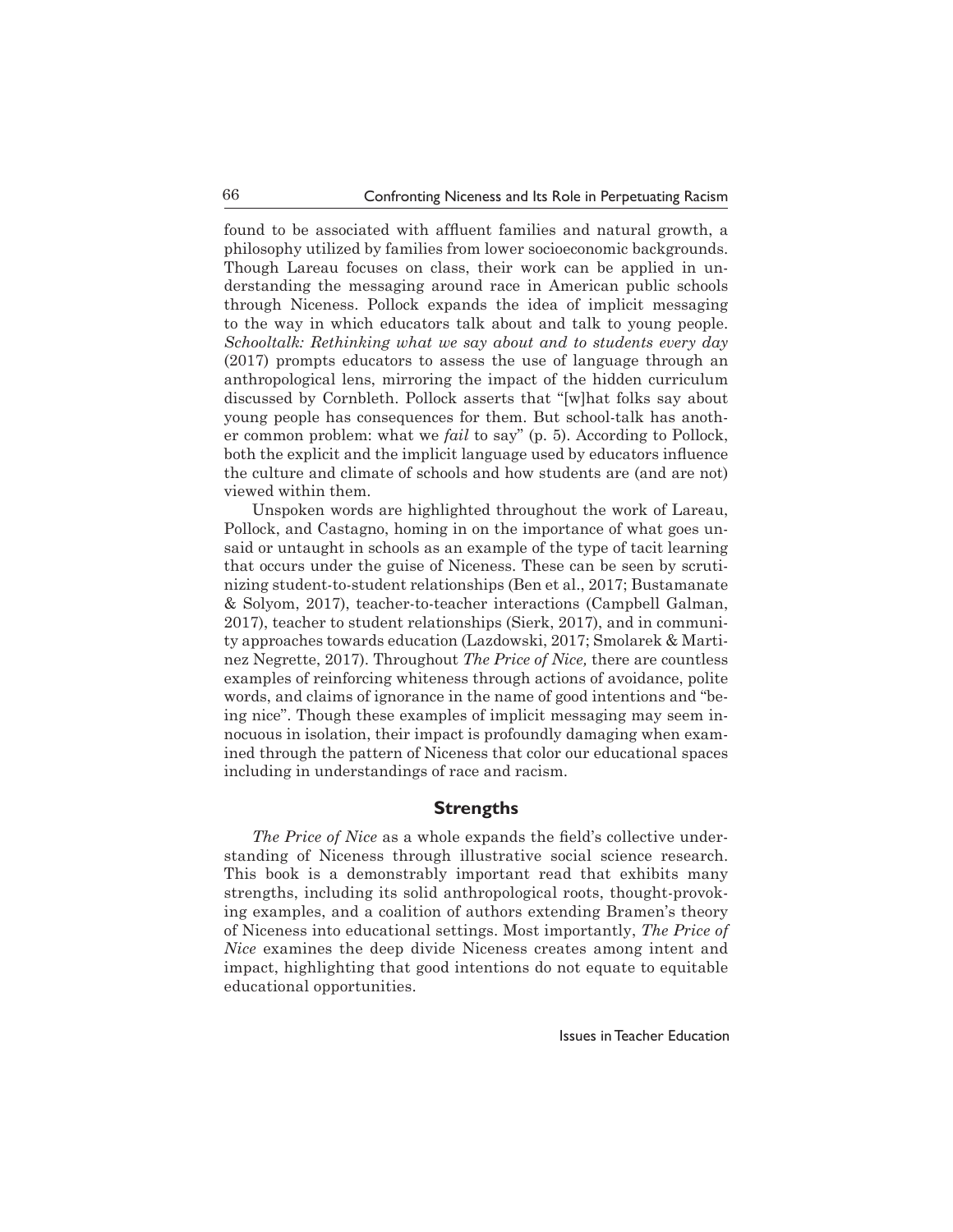The first of these strengths is the book's clear anthropological grounding. The use of Critical Race Theory and its related sub-theories utilized alongside the methods of ethnography and counterstory develop an understanding of cultural experiences that centers the voices of Students of Color. These vignettes dissect educational experiences of Niceness and how they impact the ways in which teachers and students experience racism in education. In true anthropological fashion, this book examines how attitudes and patterns of behavior become cultural practices and what these mean for varying stakeholders in our nation's schools.

A related strength is the abundance of examples in *The Price of Nice*. Rich narratives illustrate the expansiveness of Niceness, including those found in K-12 classrooms and teacher training, higher education campuses and faculty expectations, and in community conversations and expectations about education. As Brayboy (2005) argues, "stories are not separate from theories; they make up theory and are, therefore, real and legitimate sources of data and ways of being" (p. 430). This book asserts that theory and practice are one in the same, demonstrating the need for meaningful conversations, observation, and reflection in order to disrupt the ongoing stream of Niceness in American education.

Finally, *The Price of Nice* is strong in its authorship representation. By its nature as an anthology, the book exhibits work from many educational researchers with a variety of academic and cultural backgrounds. These individuals research different disciplines within education to provide a holistic view of how Niceness has been applied to American education and its resulting harm. Most importantly, the authors of this book come from different racial perspectives. Given the framing of Critical Race Theory and the manner in which Niceness perpetuates racial inequalities in schools, it is foundational that the viewpoint of researchers from different racial and cultural backgrounds have their work represented in *The Price of Nice.* All these excerpts contribute to educational research on their own, and, collectively, they move the conversation of race, Niceness, and educational equity forward in ways singular research studies cannot. This anthology acts as a model for the types of research and practical conversations that this book aims to influence for education leaders, researchers, and practitioners alike.

#### **Limitations**

While *The Price of Nice* exhibits many assets as a source of anthropological research, it is not without its limitations. Though the book ex-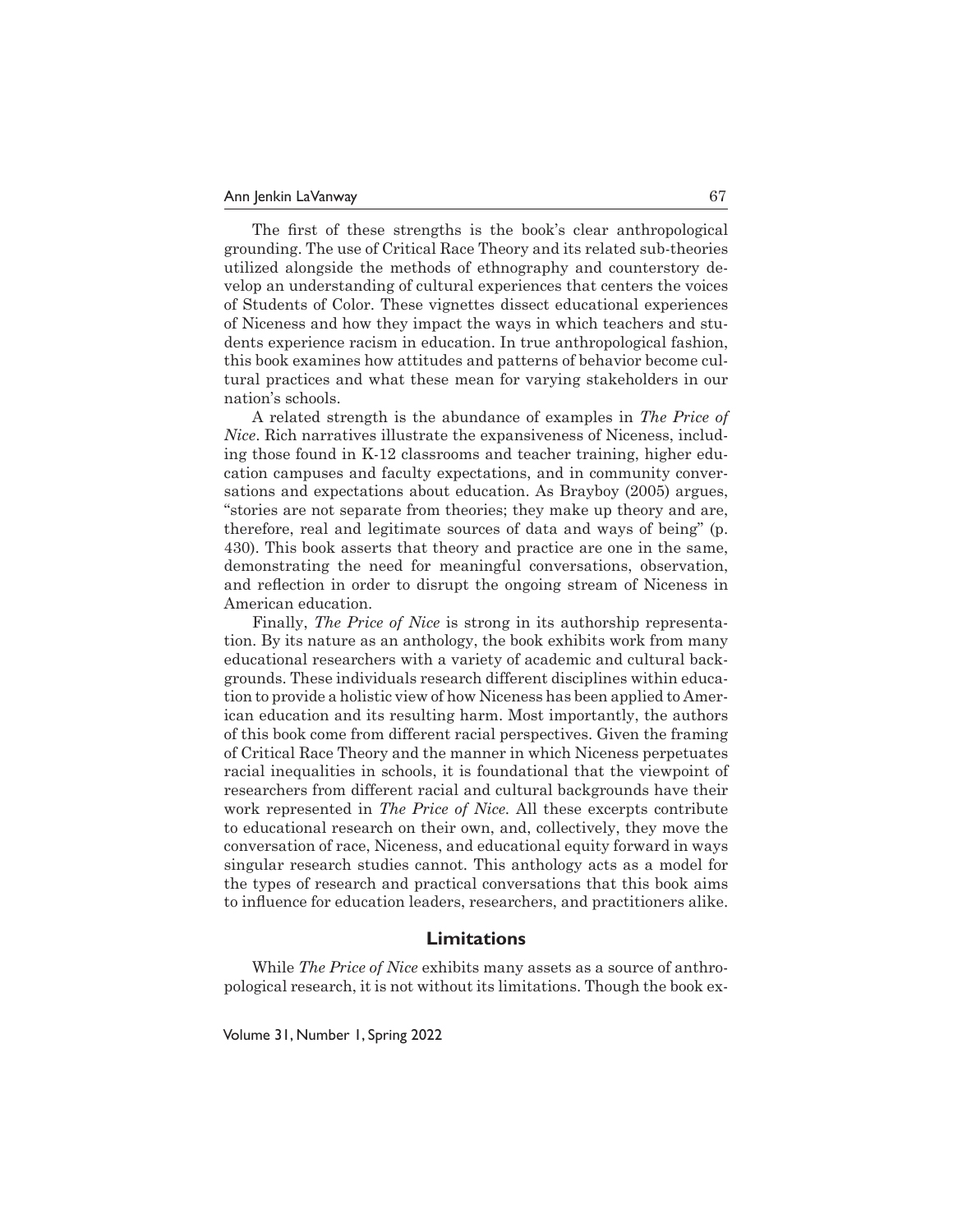hibits a wide authorship demonstrating meaningful representation of positionalities, these works are all cut short for the sake of length. This truncation leaves out critical information including data examples and deeper scrutinization of findings that could have important implications for researchers and practitioners. As a result, there is little discussion of how to actionably question, confront, and mitigate the presence of Niceness in schools. Each vignette provides a general call for action; however, these are often broad and abstract. *The Price of Nice*  could be improved by adding to the existing works, either by expanding each work individually or by providing an action guide at the end of the book intended for readers. Though the role of Niceness and race are well explained by the book's rigorous examples, it lacks concrete steps for moving forward and improving educational environments in American schools, which should be expanded upon in the work to be useful for readers to confront Niceness in education.

# **Moving Forward**

In interpreting *The Price of Nice* and evaluating its contribution to the field of teacher education, it must be noted that historic events have transpired since the publishing of this book in 2019. These include the rise in deadly acts against Black, Indigenous, and People of Color (BIPOC) and consequent social demonstrations related to the increase in hate crimes occurring across the United States. These occurrences continue to shape the landscape of Pre K-12 education, including the ways in which teachers and communities reinforce the harmful consequences of Niceness as portrayed by Castagno and other contributing writers in *The Price of Nice*.

#### **Racially-Based Violence & Politics**

The United States has experienced many racially motivated crimes that have initiated larger social movements since the publishing of this book, including increased violence against BIPOC individuals from across the United States. One example of this violence is represented by the countless police killings of unarmed Black individuals such as George Floyd, Breonna Taylor, and Ahmaud Arbery. Other cases include targeted acts of violence against Asian American and Pacific Islander individuals, such as a mass shooting at a nail salon in Georgia and a targeted murder on the subway in New York City. There have also been government violence and acts of neglect perpetuated against refugees from Central America, the Caribbean, and the Middle East. The persisting violence against indigenous people, should also be noted, specifically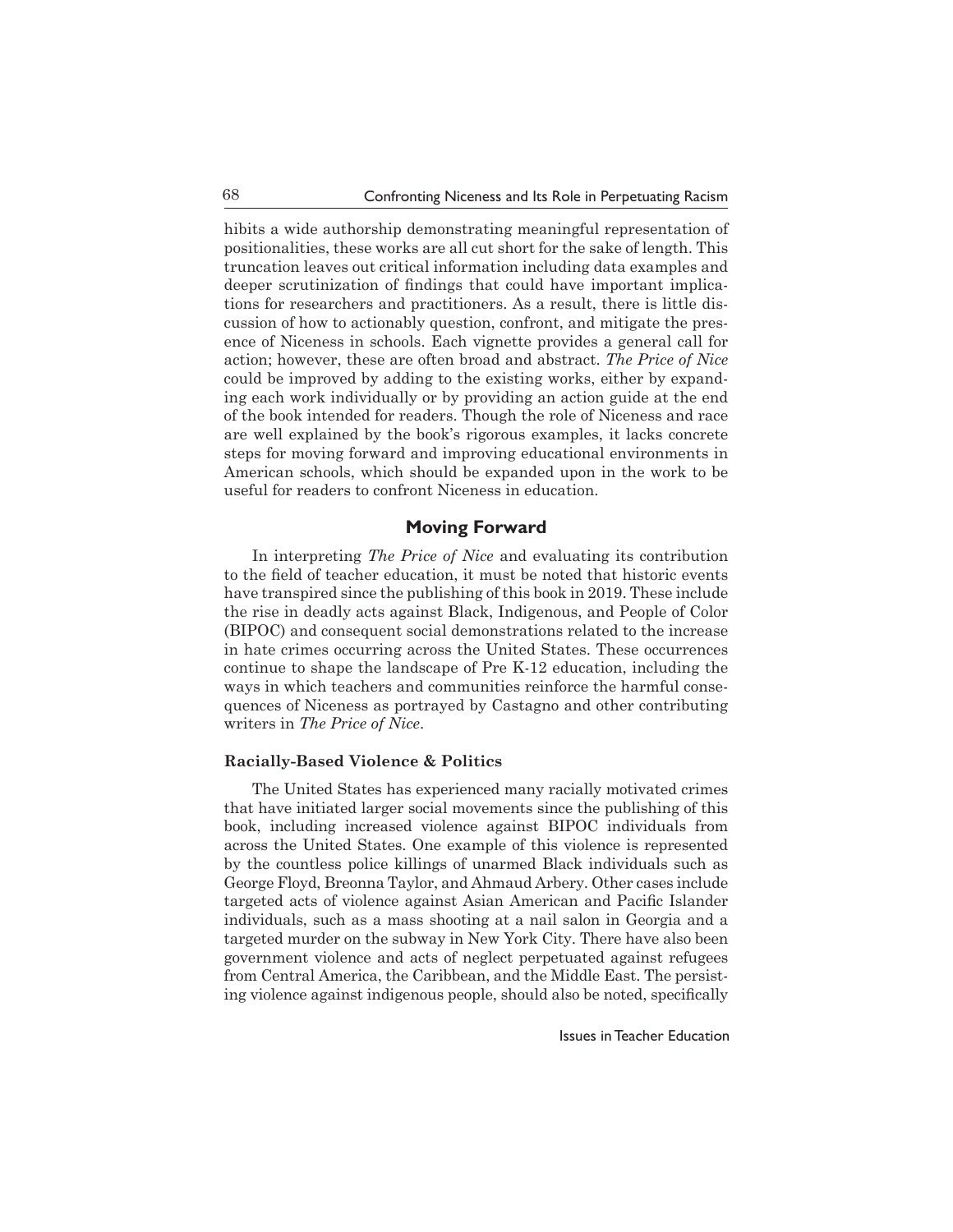the 506 reported cases of missing and murdered indigenous women in the United States, though this is expected to be vastly undercounted (Coalition to Stop Violence Against Native Women, 2022). Though acts of racism certainly existed prior to *The Price of Nice*, these acts have only continued to become more deadly since its publishing.

#### **Student & Teacher Expression**

Reactions to these racially motivated atrocities have created profound impacts on both student and educator expression (Paterson, 2021). Communities have been abuzz with varying attitudes on student demonstrations such as those in Minnesota that took place in response to the police shooting of Amir Locke for which students chose to leave their classrooms and march to the governor's mansion to demand recourse for the involved officers (Korpar, 2022). Other teen activists have spoken out in demonstrations across the United States, including Texas, California, Maryland, and Michigan, all focused on the voice of young people in response to racially-based violence (Zaveri, 2020). This has also become the case for controlling messaging from educators, including the language teachers are permitted to use regarding race and racism. For example, a school district in Maine told educators that they were not to display "controversial" messaging in their classrooms including reference to the Black Lives Matter movement (Williams, 2020). Speech and expression in public schools has been a conversation in education for decades and with racially based violence persists in the United States, it continues to garner attention at local, state, and federal levels.

#### **Curricular Decisions**

Increasingly, Critical Race Theory, the key theoretical perspective used in *The Price of Nice*, has come under scrutiny in terms of education curriculum and materials across the United States. Since January of 2021, thirty-seven states have proposed bills that limit how educators can discuss racism and sexism including CRT, fourteen of which have passed legislation including Virginia, Texas, Montana, and Alabama (Schwartz, 2022). In some scenarios, educators have been censored from discussing race in any way, limiting their ability to have meaningful conversations about the role race plays in schools and across the country.

School content has also come under fire as of recent, including titles that discuss race and racism such as *The Hate U Give, The Kite Runner, Stamped from the Beginning,* and *The Absolutely True Diary of a Part-Time Indian.* Many local communities have been engaging in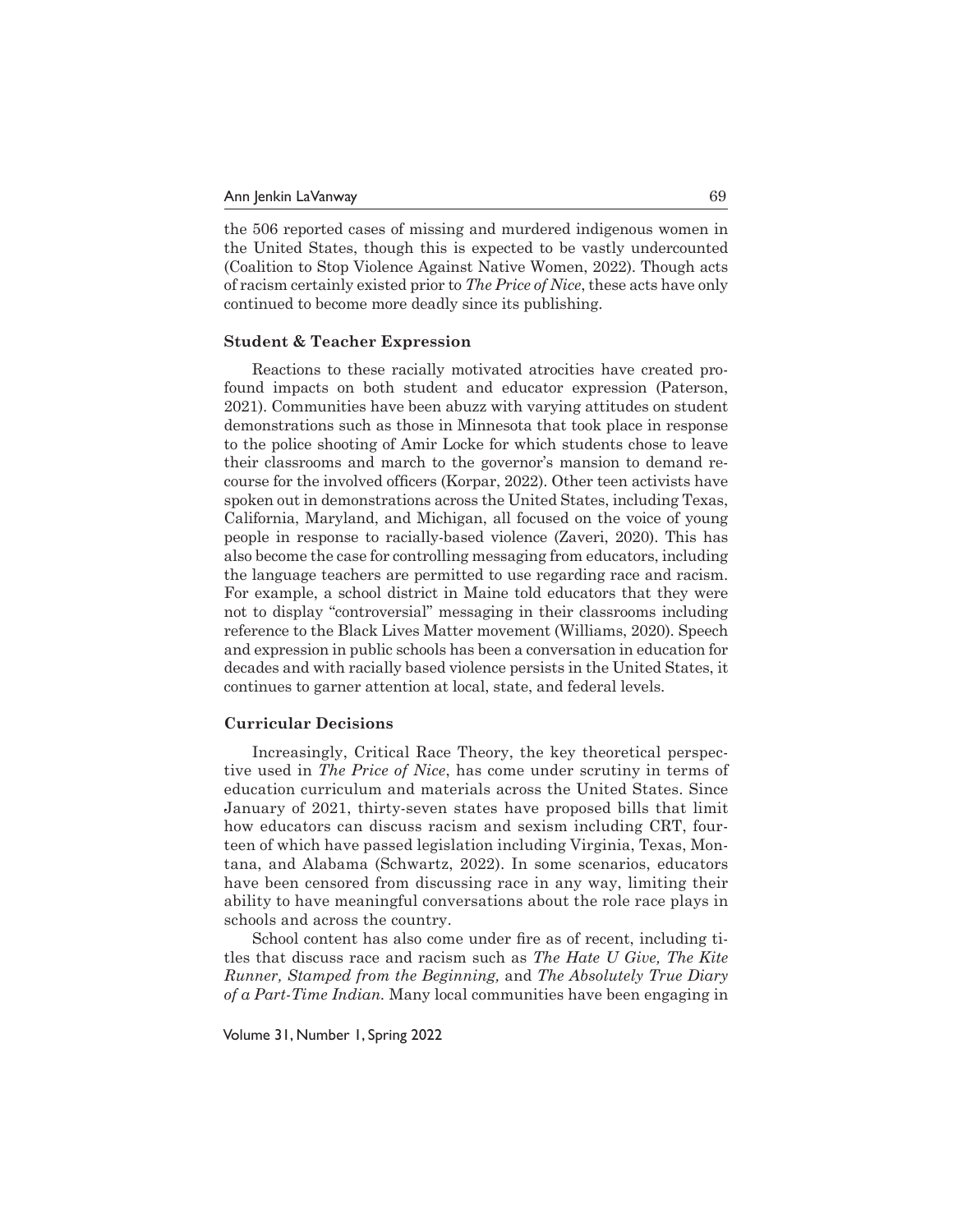these discussions, echoing the call to ban Critical Race Theory across the country, including states like Tennessee, Arizona, and Florida (Beauchamp, 2022). It is clear that conversations, literature, and other course content intended to confront racism continue to be threatened by the guise of Niceness that Castagno and their co-authors examine in *The Price of Nice.* Now, more than ever, the scrutiny of Nice attitudes must be interrogated and resituated to better under the lived experiences of Students of Color and indigenous students throughout the United States which will benefit all American students.

The influence of ongoing social movements in the United States must be acknowledged in reviewing *The Price of Nice* to add meaningful context to its contribution to the field of education and benefit for both educators and students. These movements have occurred since the publishing of this book, making its contribution to the field of teacher education increasingly relevant and needed more than ever before. The work of Castagno and other authors included in the anthology are more meaningful than ever and demonstrate the ongoing need for scrutinization of the words, attitudes, and actions of educators throughout the United States. It has never been clearer that the need for education on race, racism, and white supremacy must be included in our public schools in order to begin to address this widespread violence against BIPOC individuals and to develop allies of their white peers.

## **Conclusion**

*The Price of Nice* expands on the concept of Niceness by interrogating existing practices in education including K-12 schooling, higher education, and connections among school and society which are now as critical as ever. This book combines the expertise of many researchers using anthropological theory and methodology to penetrate the surface of the continued inequities that are fostered and maintained by good intentions in American schools. Its strengths lie in its varied authorship, meaningful examples, and clear connections to anthropological research which should be expanded and given actions items. This compilation is a foundational read for educators at every level and should be required reading by all teachers, professors, and school personnel in American schools.

# **References**

Anyon, J. (1981). Social class and school knowledge. *Curriculum Inquiry, 11*(3), 297. Beauchamp, Z. (2022). *Why book banning is back*. Vox. Retrieved from https:// www.vox.com/policy-and-politics/22914767/book-banning-crt-school-